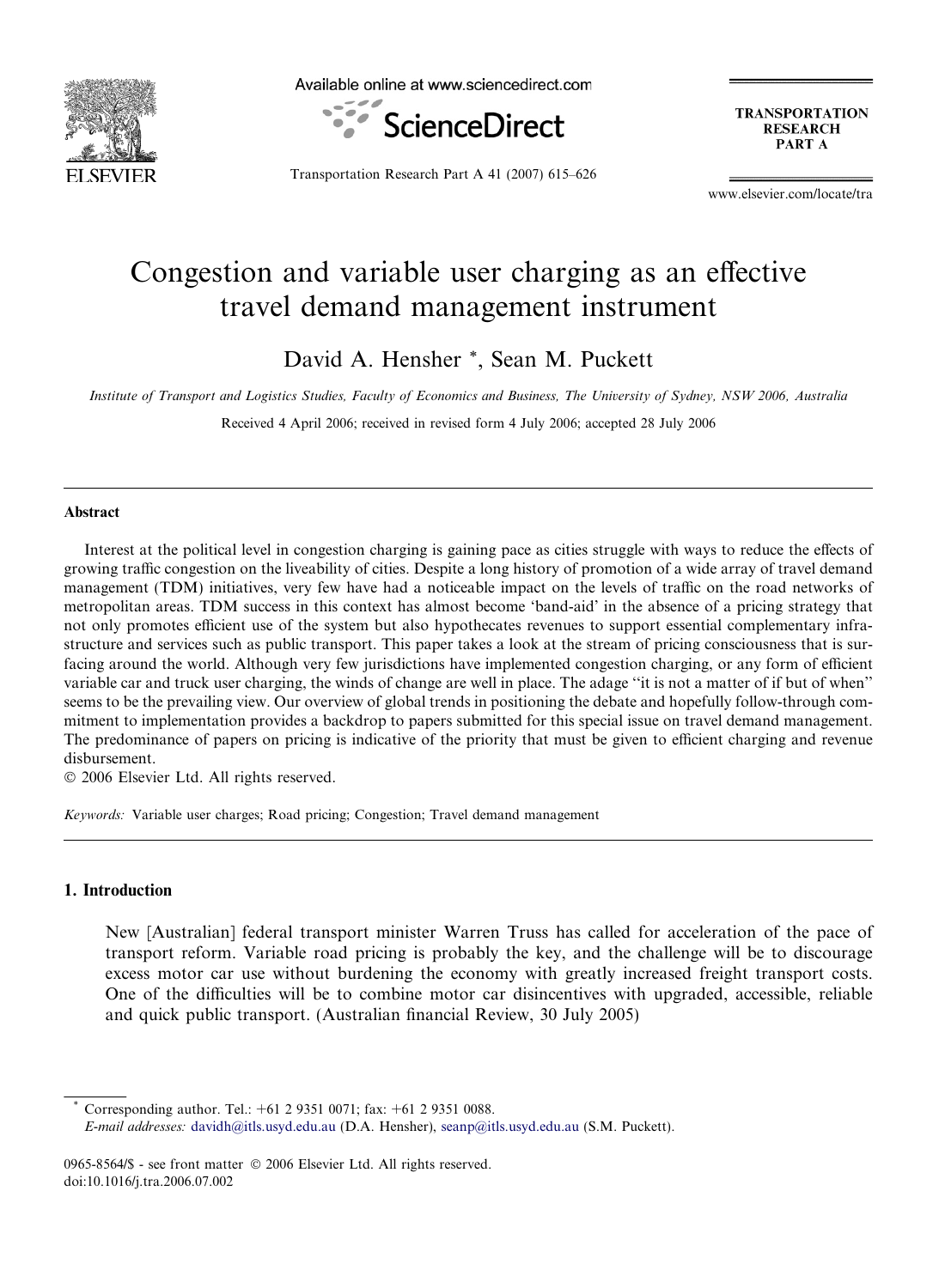Congestion charging is growing in popularity as an effective instrument in responding to the concerns about high levels of traffic congestion.<sup>1</sup> Although the economic arguments have been known for decades and the technological capability is now widely available (in the last 15 years), the last bastion of constraint, namely political will, is starting to move in support of implementation. The London experience [\(Fig. 1](#page--1-0)) is being used as a catalyst for a broader recognition of what can be done without a political backlash.

Congestion has been worsening for many reasons including the increased demand for road space serving major activity centres due to growth in population, economic activity, and incomes; provision of capacity has lagged behind demand growth; each road-user considers only costs and benefits to that road-user of driving in congested conditions, and ignores congestion costs imposed on others; access to crowded roads is not rationed by prices; indirect road-use charges via fuel taxes are remotely linked to use of congested roads, and other vehicle taxes are independent of time and location of vehicle-use.

With the problem of congested roads likely to get considerably worse over the coming years, this places traffic congestion high on government agendas; however it does not mean that pricing will also be high on the agenda [\(Hensher and Puckett, 2005](#page--1-0)). However the charging concept may be more politically palatable, in the transition phase, if it is seen to be 'neutral' to key stakeholders such as hauliers and car drivers in terms of cost. This would require government removing or reducing vehicle licence duty and/or having freight companies able to pass on the new costs to customers. Freight companies have much to gain from relatively uncongested roads in terms of opportunity costs (including the number of vehicles required to achieve a specific task set). Less congested roads would also have an indirect benefit to driver recruitment.

The growing interest in congestion charging appears to be primarily Euro-centric<sup>2</sup> and probably Australasian,<sup>3</sup> despite the recognition that Singapore was there well before anyone else. Countries that can benefit now by such a charging scheme such as China are still focusing on capacity (or what might be seen as 'catch up'). For example, road capacity in *Beijing* is forecast to rise by 30% between 2006 and 2010; although this is still believed to be insufficient to accommodate rising car usage. By the end of the decade, average speeds in the Beijing city centre will be in the region of 20 kph. At present, the city has become synonymous with severe traffic jams, particularly around its second and fourth ring roads.<sup>4</sup> In the past three years, an additional 1.36 million motor vehicles have been acquired by residents, which equates to an increase of 1,000 vehicles per month. By the end of 2005, ownership had reached 2.59 million vehicles, which is estimated to grow to 3.2 million by 2008 and to 3.5 million by 2010.

In his paper we provide an overview of some global trends in positioning the debate and hopefully followthrough commitment to implementation as a backdrop to papers submitted for this special issue on travel demand management. The predominance of papers on pricing is indicative of the priority that is being given (at least in research) to efficient charging and revenue disbursement.

#### 2. Congestion and variable user charging is attracting growing interest

The German lorry road users charging (LRUC) scheme has paved the way in Europe for a distance-based charging regime, applied to all heavy good vehicles with a total permissible weight of 12 tonnes or more that use the 12,000 km German autobahn network. Of the 1.2 million plus heavy good vehicles using the network in Germany, it is estimated that over 39% of these vehicles are registered outside of Germany. All lorries

<sup>&</sup>lt;sup>1</sup> In 2015 it is estimated that congestion costs in the largest Australian cities will be:Brisbane (\$9.3 billion, \$4600/head); Sydney (\$8.8) billion, \$2000/head), and Melbourne (\$8.0 billion, \$2100/head). [\(Gargett and Cosgrove, 1999](#page--1-0)). These estimates included costs of delays and higher fuel consumption, but excluded costs of extra accidents and higher vehicle emissions linked to congestion.

<sup>&</sup>lt;sup>2</sup> In addition to London and Stockholm, a number of European cities are currently considering implementing similar high-tech road charging schemes, including Edinburgh, Leeds, Munich, Barcelona and Milan.

<sup>3</sup> Australia has focused on tollroads only (as has Chile). The latest is the M7 tollroad in Sydney, opened on December 16, 2005. It is a 40 km toll road bypassing 48 sets of traffic lights and is fully electronic (no toll booths) and interoperable with the rest of the Sydney system. It links into the M2 and the M4 and M5 with km-based charges set at varying prices per kilometre, capped at US\$4.50. A one month free use period was introduced as a way of marketing the routes and potential time benefits, with 156,000 trips per day, which dropped to 100,000 when tolling commenced on January 16, 2006.

<sup>&</sup>lt;sup>4</sup> Cycle lanes are being rebranded highways in many parts of China. Bicycles have reportedly been banned in parts of Shanghai to ease congestion and cycling in Beijing has become ''hazardous'' with 1500 new cars a day swerving onto the capital's roads. Sales have plunged since the 1980s when four million cycles were sold each year. Last year 1.5 million were made, 30% were exported.